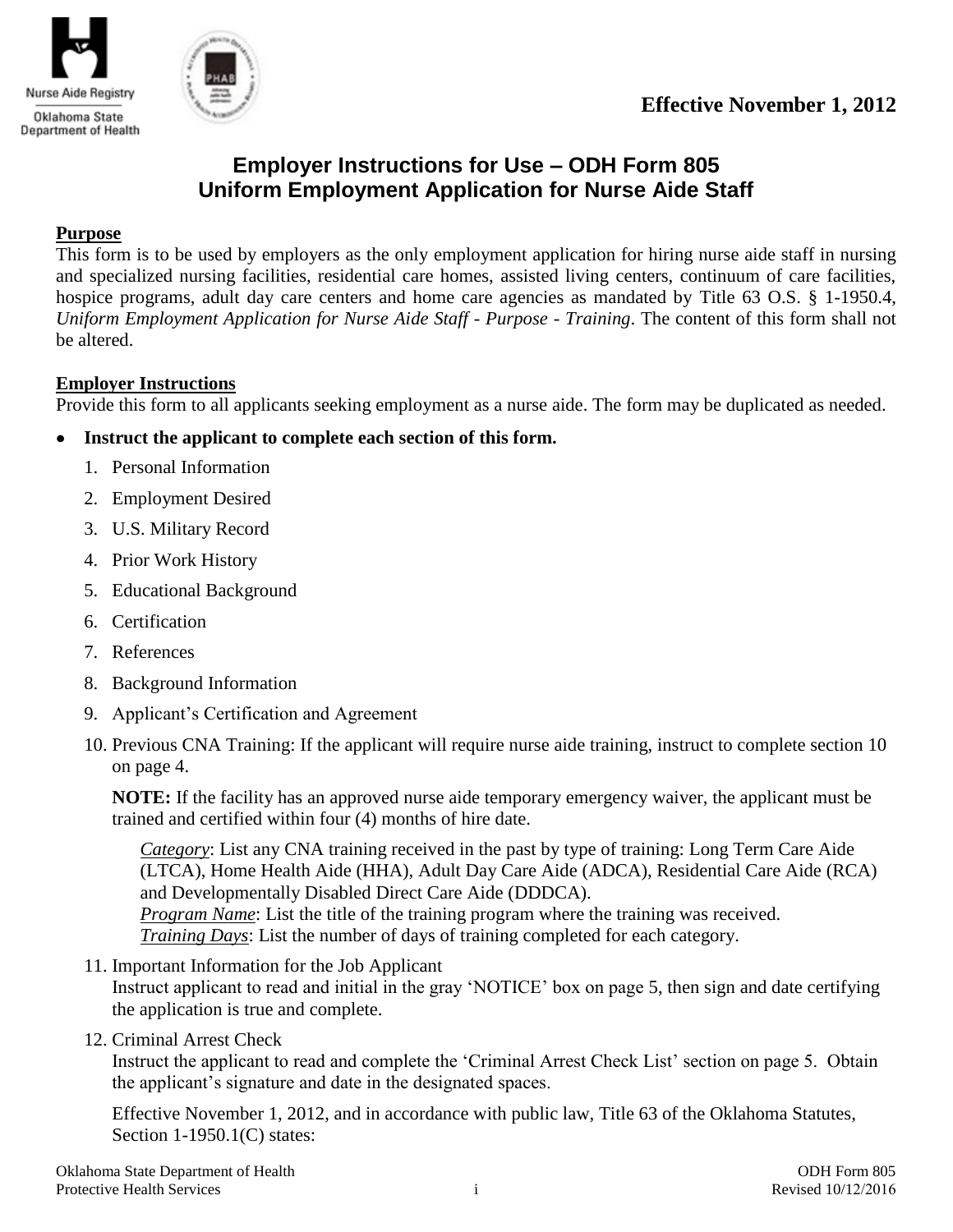## **§63-1-1950.1. Definitions - Criminal arrest check on certain persons offered employment - Exemptions.**

### **………………………………………………………………………………………………..**

C. 1. If the results of a criminal history background check reveal that the subject person has been convicted of, pled guilty or no contest to, or received a deferred sentence for, a felony or misdemeanor offense for any of the following offenses in any state or federal jurisdiction, the employer shall not hire or contract with the person:

a. abuse, neglect or financial exploitation of any person entrusted to the care or possession of such person,

b. rape, incest or sodomy,

c. child abuse,

d. murder or attempted murder,

e. manslaughter,

f. kidnapping,

g. aggravated assault and battery,

h. assault and battery with a dangerous weapon, or

i. arson in the first degree.

2. If less than seven (7) years have elapsed since the **completion of sentence**<sup>1</sup> , and the results of a criminal history check reveal that the subject person has been convicted of, or pled guilty or no contest to, a felony or misdemeanor offense for any of the following offenses, in any state or federal jurisdiction, the employer shall not hire or contract with the person:

a. assault,

b. battery,

c. indecent exposure and indecent exhibition, except where such offense disqualifies the applicant as a registered sex offender,

d. pandering,

e. burglary in the first or second degree,

f. robbery in the first or second degree,

g. robbery or attempted robbery with a dangerous weapon, or imitation firearm,

h. arson in the second degree,

i. unlawful manufacture, distribution, prescription, or dispensing of a Schedule I through V drug as defined by the Uniform Controlled Dangerous Substances Act,

j. grand larceny, or

k. petit larceny or shoplifting.

## **Information regarding ADA requirements**

The employer will note there is no information requested on the ODH Form 805, Uniform Employment Application for Nurse Aide Staff, pertaining to the Americans with Disabilities Act (ADA). However, it should be noted that any qualified applicant with a disability may request reasonable accommodation(s) to complete the application/interview process. The specific nature of the accommodation and the reason for the request must be indicated at the time the application is requested. All other ADA requirements related to the hiring process must be met according to the employer's procedure and be in compliance with the ADA.

 $\bullet$ 

<sup>&</sup>lt;sup>1</sup> Pursuant to 63 O.S. § 1-1950.1(A)(5), "Completion of the sentence" means the last day of the entire term of the incarceration imposed by the sentence including any term that is deferred, suspended or subject to parole.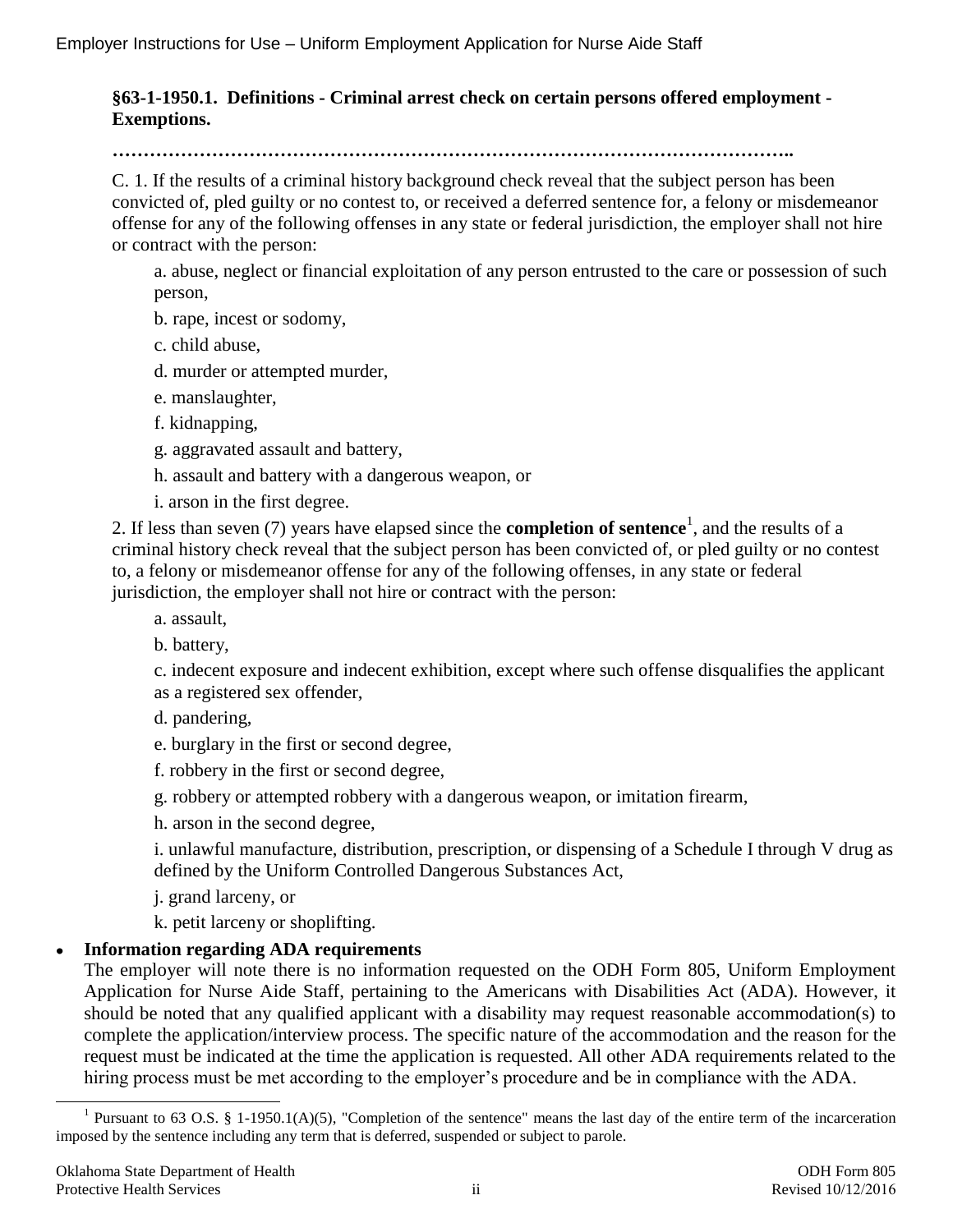## **Uniform Employment Application <b>Effective November 1, 2012 for Nurse Aide Staff**

This application form is required by Title 63 O.S. § 1-1950.4 of state law and by the Oklahoma State Board of Health Rules OAC 310-2-15-3. This uniform application shall be used as the *only* application for employment of nurse aides in nursing and specialized nursing facilities, residential care homes, assisted living centers, continuum of care facilities, hospice programs, adult day care centers and home care agencies.

This employer does not discriminate in its hiring decisions or in any other employment decision on the basis of race, color, sex, religion, citizenship, national origin, veteran status, age or upon a physical or mental disability which is unrelated to the applicant's/employee's ability to perform the essential functions of the position.

## **ATTENTION NURSE AIDES: RETURN YOUR COMPLETED APPLICATION TO EMPLOYER.**

| 1.<br><b>Personal Information</b>                                                     |                                                                                                             |                                                                                                                       |                         |         |                                    |  |  |
|---------------------------------------------------------------------------------------|-------------------------------------------------------------------------------------------------------------|-----------------------------------------------------------------------------------------------------------------------|-------------------------|---------|------------------------------------|--|--|
|                                                                                       |                                                                                                             |                                                                                                                       | Social Security Number: |         |                                    |  |  |
| (Last)                                                                                | (First)                                                                                                     | (Middle)                                                                                                              |                         |         |                                    |  |  |
|                                                                                       | <u> 2008 - Paris Amerikaanse Amerikaanse kommunister († 2008).</u>                                          |                                                                                                                       |                         |         |                                    |  |  |
| (Street)                                                                              |                                                                                                             |                                                                                                                       | (City)                  | (State) | (Zip)                              |  |  |
|                                                                                       |                                                                                                             |                                                                                                                       |                         |         |                                    |  |  |
|                                                                                       |                                                                                                             | $\overline{\text{(Street)}}$                                                                                          |                         |         |                                    |  |  |
|                                                                                       |                                                                                                             |                                                                                                                       | (City)                  | (State) | (Zip)                              |  |  |
|                                                                                       |                                                                                                             | [------------- For purposes of Criminal History Records Search -------------]                                         |                         |         |                                    |  |  |
|                                                                                       | (Name)                                                                                                      | (Address)                                                                                                             |                         |         | (Phone Number)                     |  |  |
| <b>Employment Desired</b><br>2.                                                       |                                                                                                             |                                                                                                                       |                         |         |                                    |  |  |
|                                                                                       |                                                                                                             |                                                                                                                       |                         |         |                                    |  |  |
| Hours available to work: ________ Days ________ Evenings _______ Nights _____Weekends |                                                                                                             |                                                                                                                       |                         |         |                                    |  |  |
|                                                                                       |                                                                                                             |                                                                                                                       |                         |         |                                    |  |  |
| 3.<br><b>U.S. Military Record</b>                                                     |                                                                                                             |                                                                                                                       |                         |         |                                    |  |  |
| 4.                                                                                    | <b>Prior Work History</b> List your last four (4) jobs beginning with your most recent or current employer. |                                                                                                                       |                         |         |                                    |  |  |
| Employer's Name: Telephone Number: Telephone Number:                                  |                                                                                                             |                                                                                                                       |                         |         |                                    |  |  |
| Employer's Address:                                                                   |                                                                                                             | <u> 1989 - Johann Harry Harry Harry Harry Harry Harry Harry Harry Harry Harry Harry Harry Harry Harry Harry Harry</u> |                         |         |                                    |  |  |
|                                                                                       | (Street)                                                                                                    |                                                                                                                       | (City)                  | (State) | (Zip)                              |  |  |
|                                                                                       |                                                                                                             |                                                                                                                       |                         |         |                                    |  |  |
|                                                                                       |                                                                                                             |                                                                                                                       |                         |         |                                    |  |  |
|                                                                                       |                                                                                                             |                                                                                                                       |                         |         |                                    |  |  |
| Oklahoma State Department of Health<br>Protective Health Services                     |                                                                                                             | Page 1 of 5                                                                                                           |                         |         | ODH Form 805<br>Revised 10/12/2016 |  |  |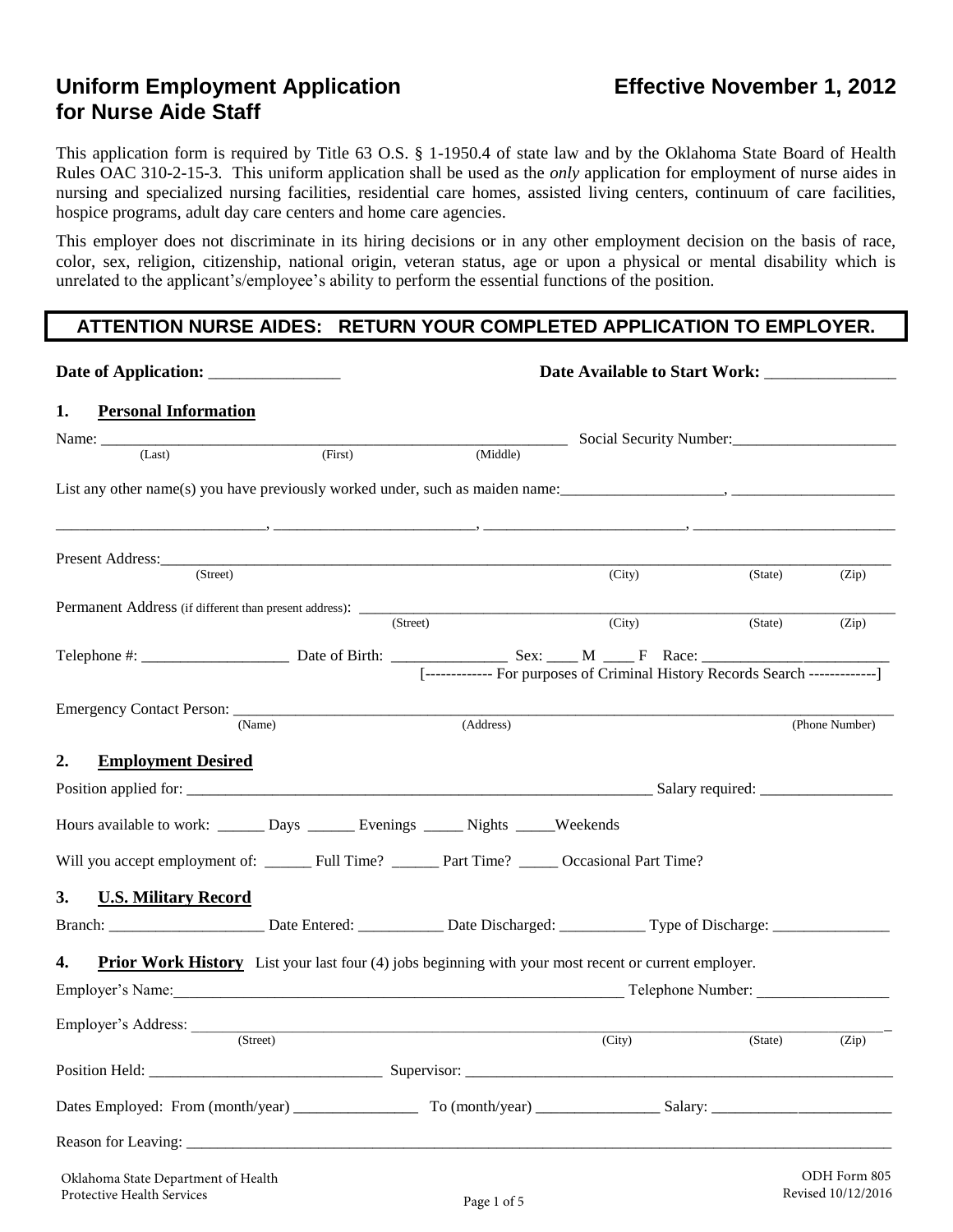### Uniform Employment Application for Nurse Aide Staff

| (Street)                                                                                                                   |  |                        | (City)              | (State)                         | (Zip) |  |
|----------------------------------------------------------------------------------------------------------------------------|--|------------------------|---------------------|---------------------------------|-------|--|
|                                                                                                                            |  |                        |                     |                                 |       |  |
|                                                                                                                            |  |                        |                     |                                 |       |  |
|                                                                                                                            |  |                        |                     |                                 |       |  |
|                                                                                                                            |  |                        |                     |                                 |       |  |
| Employer's Address: (Street)                                                                                               |  |                        | $\overline{(City)}$ | (State)                         | (Zip) |  |
|                                                                                                                            |  |                        |                     |                                 |       |  |
|                                                                                                                            |  |                        |                     |                                 |       |  |
|                                                                                                                            |  |                        |                     |                                 |       |  |
|                                                                                                                            |  |                        |                     |                                 |       |  |
|                                                                                                                            |  |                        |                     |                                 |       |  |
| Employer's Address:<br>(Street)                                                                                            |  |                        |                     |                                 |       |  |
|                                                                                                                            |  |                        | (City)              | (State)                         | (Zip) |  |
|                                                                                                                            |  |                        |                     |                                 |       |  |
|                                                                                                                            |  |                        |                     |                                 |       |  |
|                                                                                                                            |  |                        |                     |                                 |       |  |
| List name(s) of all other employers for the last five $(5)$ years:                                                         |  |                        |                     |                                 |       |  |
|                                                                                                                            |  |                        |                     |                                 |       |  |
|                                                                                                                            |  |                        |                     |                                 |       |  |
|                                                                                                                            |  |                        |                     |                                 |       |  |
|                                                                                                                            |  |                        |                     |                                 |       |  |
|                                                                                                                            |  |                        |                     |                                 |       |  |
| If yes, provide reason.                                                                                                    |  |                        |                     |                                 |       |  |
| 5.<br><b>Educational Background</b> List all educational schools attended with degrees, diplomas or certificates received. |  |                        |                     |                                 |       |  |
| Name of Institution (High School, Technical School, College)                                                               |  | <b>Type of Studies</b> |                     | Dates Attended & Diplomas, etc. |       |  |
|                                                                                                                            |  |                        |                     |                                 |       |  |
|                                                                                                                            |  |                        |                     |                                 |       |  |
|                                                                                                                            |  |                        |                     |                                 |       |  |
| If your school or employment records are under another name(s), indicate that $name(s)$ :                                  |  |                        |                     |                                 |       |  |

**6.** Certification If you hold a current certification as a nurse aide (CNA), check the appropriate certification(s) below:

\_\_\_\_\_\_ Long Term Care (LTC) \_\_\_\_\_\_ Home Health Aide (HHA) \_\_\_\_\_\_ Adult Day Care (ADC)

Residential Care Aide (RCA) \_\_\_\_\_\_ Developmental Disability Aide (DDA) \_\_\_\_\_\_ Certified Medication Aide (CMA)

\_\_\_\_\_\_ Certified Medication Aide-Gastrostomy (CMA-G) \_\_\_\_\_\_ Certified Medication Aide-Glucose Monitoring (CMA-GM)

\_\_\_\_\_\_ Certified Medication Aide-Respiratory (CMA-R) \_\_\_\_\_\_ Certified Medication Aide-Insulin Administration (CMA-IA)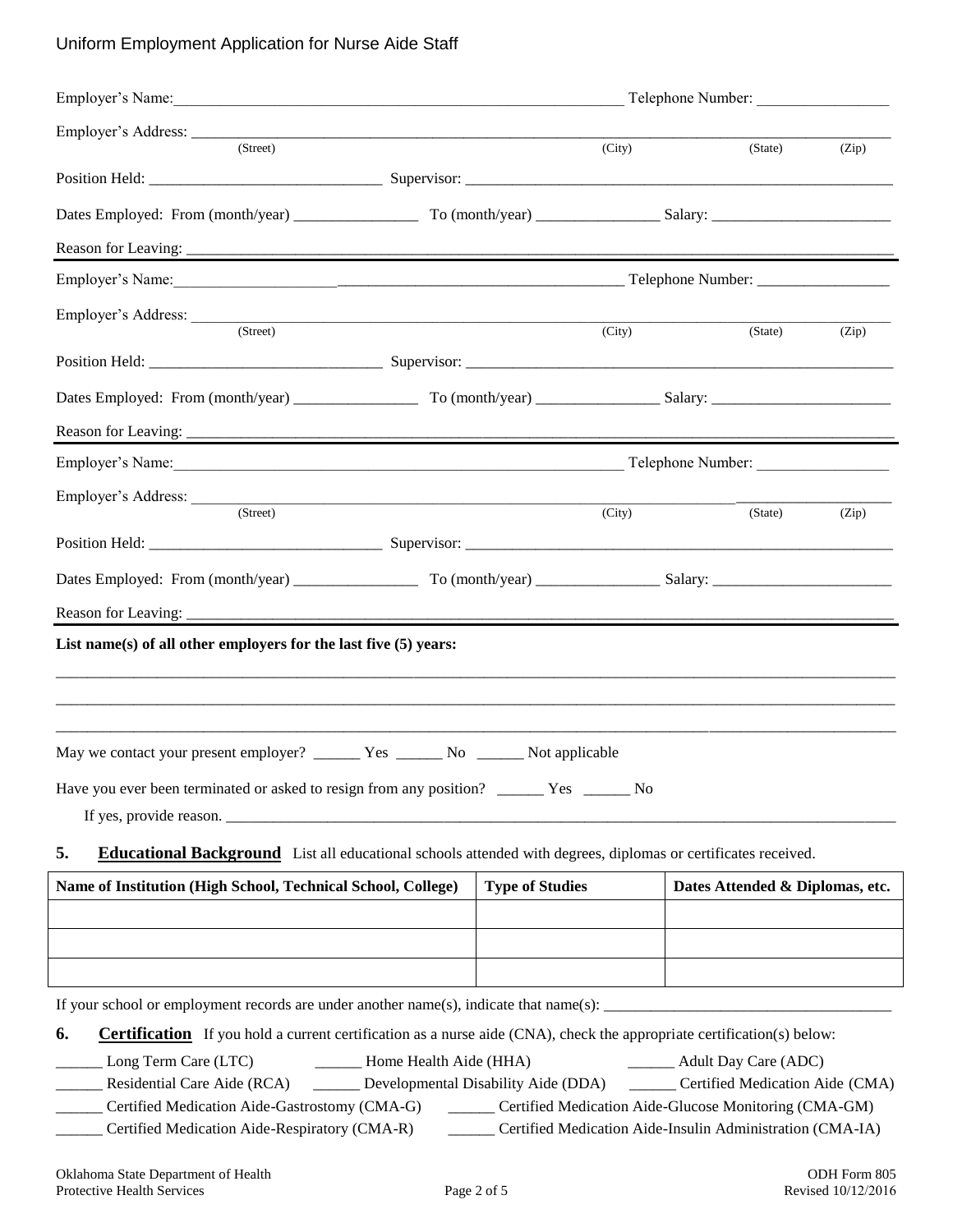#### Uniform Employment Application for Nurse Aide Staff

List all technical special skills or education honors, certificates, licenses, memberships or Medication Administration Technician (MAT) certification not previously listed: \_\_\_\_\_\_\_\_\_\_\_\_\_\_\_\_\_\_\_\_\_\_\_\_\_\_\_\_\_\_\_\_\_\_\_\_\_\_\_\_\_\_\_\_\_\_\_\_\_\_\_\_\_\_\_\_\_\_\_\_\_\_\_\_\_\_\_\_\_\_\_\_\_\_

If you are a CMA, have you obtained your 8 hours of continuing education for the current 12-month certification period before your certification expires? \_\_\_\_\_ Yes \_\_\_\_\_ No

\_\_\_\_\_\_\_\_\_\_\_\_\_\_\_\_\_\_\_\_\_\_\_\_\_\_\_\_\_\_\_\_\_\_\_\_\_\_\_\_\_\_\_\_\_\_\_\_\_\_\_\_\_\_\_\_\_\_\_\_\_\_\_\_\_\_\_\_\_\_\_\_\_\_\_\_\_\_\_\_\_\_\_\_\_\_\_\_\_\_\_\_\_\_\_\_\_\_\_\_\_\_\_\_\_\_\_\_

If yes, where and when did you obtain. \_\_\_\_\_\_\_\_\_\_\_\_\_\_\_\_\_\_\_\_\_\_\_\_\_\_\_\_\_\_\_\_\_\_\_\_\_\_\_\_\_\_\_\_\_\_\_\_\_\_\_\_\_\_\_\_\_\_\_\_\_\_\_\_\_\_\_\_\_

**7.** References List name, address and telephone number of three (3) references who are not relatives or former employers.

\_\_\_\_\_\_\_\_\_\_\_\_\_\_\_\_\_\_\_\_\_\_\_\_\_\_\_\_\_\_\_\_\_\_\_\_\_\_\_\_\_\_\_\_\_\_\_\_\_\_\_\_\_\_\_\_\_\_\_\_\_\_\_\_\_\_\_\_\_\_\_\_\_\_\_\_\_\_\_\_\_\_\_\_\_\_\_\_\_\_\_\_\_\_\_\_\_\_\_\_\_\_\_\_\_\_\_\_ \_\_\_\_\_\_\_\_\_\_\_\_\_\_\_\_\_\_\_\_\_\_\_\_\_\_\_\_\_\_\_\_\_\_\_\_\_\_\_\_\_\_\_\_\_\_\_\_\_\_\_\_\_\_\_\_\_\_\_\_\_\_\_\_\_\_\_\_\_\_\_\_\_\_\_\_\_\_\_\_\_\_\_\_\_\_\_\_\_\_\_\_\_\_\_\_\_\_\_\_\_\_\_\_\_\_\_\_ \_\_\_\_\_\_\_\_\_\_\_\_\_\_\_\_\_\_\_\_\_\_\_\_\_\_\_\_\_\_\_\_\_\_\_\_\_\_\_\_\_\_\_\_\_\_\_\_\_\_\_\_\_\_\_\_\_\_\_\_\_\_\_\_\_\_\_\_\_\_\_\_\_\_\_\_\_\_\_\_\_\_\_\_\_\_\_\_\_\_\_\_\_\_\_\_\_\_\_\_\_\_\_\_\_\_\_\_

**8. Background Information** If you answer **YES** to any of the questions below, explain in the space after the question. The explanation for a **YES** answer should include, but not be limited to:

- 1. State and/or jurisdiction.
- 2. Nature of complaint/offense.
- 3. Disposition of complaint and/or offense (e.g., "dismissed insufficient evidence", "deferred sentence").
- 4. Date of disposition.
- 5. Attach copy of any correspondence received by you, the applicant, regarding the complaint/offense.

a. \_\_\_\_\_\_ Yes \_\_\_\_\_\_ No Have you ever: 1) participated in a first offender program; 2) deferred adjudication or other program or arrangement where adjudication has been withheld; 3) pled guilty or no contest; 4) been convicted; 5) received a deferred sentence; and/or 6) been sentenced for any criminal offense in any state or US jurisdiction regardless of whether this matter has been expunged or otherwise removed?

\_\_\_\_\_\_\_\_\_\_\_\_\_\_\_\_\_\_\_\_\_\_\_\_\_\_\_\_\_\_\_\_\_\_\_\_\_\_\_\_\_\_\_\_\_\_\_\_\_\_\_\_\_\_\_\_\_\_\_\_\_\_\_\_\_\_\_\_\_\_\_\_\_\_\_\_\_\_\_\_\_\_\_\_\_\_\_\_\_\_\_\_\_\_\_\_\_\_\_\_\_\_\_\_\_\_\_\_ \_\_\_\_\_\_\_\_\_\_\_\_\_\_\_\_\_\_\_\_\_\_\_\_\_\_\_\_\_\_\_\_\_\_\_\_\_\_\_\_\_\_\_\_\_\_\_\_\_\_\_\_\_\_\_\_\_\_\_\_\_\_\_\_\_\_\_\_\_\_\_\_\_\_\_\_\_\_\_\_\_\_\_\_\_\_\_\_\_\_\_\_\_\_\_\_\_\_\_\_\_\_\_\_\_\_\_\_

b. \_\_\_\_\_\_ Yes \_\_\_\_\_\_ No Have you ever been found in violation of any state, US jurisdiction, or federal law regulating the practice of a health care profession?

\_\_\_\_\_\_\_\_\_\_\_\_\_\_\_\_\_\_\_\_\_\_\_\_\_\_\_\_\_\_\_\_\_\_\_\_\_\_\_\_\_\_\_\_\_\_\_\_\_\_\_\_\_\_\_\_\_\_\_\_\_\_\_\_\_\_\_\_\_\_\_\_\_\_\_\_\_\_\_\_\_\_\_\_\_\_\_\_\_\_\_\_\_\_\_\_\_\_\_\_\_\_\_\_\_\_\_\_ \_\_\_\_\_\_\_\_\_\_\_\_\_\_\_\_\_\_\_\_\_\_\_\_\_\_\_\_\_\_\_\_\_\_\_\_\_\_\_\_\_\_\_\_\_\_\_\_\_\_\_\_\_\_\_\_\_\_\_\_\_\_\_\_\_\_\_\_\_\_\_\_\_\_\_\_\_\_\_\_\_\_\_\_\_\_\_\_\_\_\_\_\_\_\_\_\_\_\_\_\_\_\_\_\_\_\_\_

c. \_\_\_\_\_\_ Yes \_\_\_\_\_\_ No Are any disciplinary actions or allegations, pending or substantiated, against you or your CNA certification or health care professional license in any state or U.S. jurisdiction?

\_\_\_\_\_\_\_\_\_\_\_\_\_\_\_\_\_\_\_\_\_\_\_\_\_\_\_\_\_\_\_\_\_\_\_\_\_\_\_\_\_\_\_\_\_\_\_\_\_\_\_\_\_\_\_\_\_\_\_\_\_\_\_\_\_\_\_\_\_\_\_\_\_\_\_\_\_\_\_\_\_\_\_\_\_\_\_\_\_\_\_\_\_\_\_\_\_\_\_\_\_\_\_\_\_\_\_\_ \_\_\_\_\_\_\_\_\_\_\_\_\_\_\_\_\_\_\_\_\_\_\_\_\_\_\_\_\_\_\_\_\_\_\_\_\_\_\_\_\_\_\_\_\_\_\_\_\_\_\_\_\_\_\_\_\_\_\_\_\_\_\_\_\_\_\_\_\_\_\_\_\_\_\_\_\_\_\_\_\_\_\_\_\_\_\_\_\_\_\_\_\_\_\_\_\_\_\_\_\_\_\_\_\_\_\_\_

d. Yes No Have you had any certificate, license, registration or other privilege to practice a health care profession denied, revoked, suspended, restricted, reprimanded, censured or placed on probation by a state or US jurisdiction, federal or foreign authority or have you ever surrendered such credential to avoid, or in connection with, action by such authority?

\_\_\_\_\_\_\_\_\_\_\_\_\_\_\_\_\_\_\_\_\_\_\_\_\_\_\_\_\_\_\_\_\_\_\_\_\_\_\_\_\_\_\_\_\_\_\_\_\_\_\_\_\_\_\_\_\_\_\_\_\_\_\_\_\_\_\_\_\_\_\_\_\_\_\_\_\_\_\_\_\_\_\_\_\_\_\_\_\_\_\_\_\_\_\_\_\_\_\_\_\_\_\_\_\_\_\_\_ \_\_\_\_\_\_\_\_\_\_\_\_\_\_\_\_\_\_\_\_\_\_\_\_\_\_\_\_\_\_\_\_\_\_\_\_\_\_\_\_\_\_\_\_\_\_\_\_\_\_\_\_\_\_\_\_\_\_\_\_\_\_\_\_\_\_\_\_\_\_\_\_\_\_\_\_\_\_\_\_\_\_\_\_\_\_\_\_\_\_\_\_\_\_\_\_\_\_\_\_\_\_\_\_\_\_\_\_

#### **9. Applicant's Certification and Agreement**

**Please Read Carefully -** If you answer "**No'** to any of the questions below, explain in the space after the question.

a. \_\_\_\_\_\_ Yes \_\_\_\_\_\_ No I understand the employer has the right to proceed with any criminal background check.

\_\_\_\_\_\_\_\_\_\_\_\_\_\_\_\_\_\_\_\_\_\_\_\_\_\_\_\_\_\_\_\_\_\_\_\_\_\_\_\_\_\_\_\_\_\_\_\_\_\_\_\_\_\_\_\_\_\_\_\_\_\_\_\_\_\_\_\_\_\_\_\_\_\_\_\_\_\_\_\_\_\_\_\_\_\_\_\_\_\_\_\_\_\_\_\_\_\_\_\_\_\_\_\_\_\_\_\_ \_\_\_\_\_\_\_\_\_\_\_\_\_\_\_\_\_\_\_\_\_\_\_\_\_\_\_\_\_\_\_\_\_\_\_\_\_\_\_\_\_\_\_\_\_\_\_\_\_\_\_\_\_\_\_\_\_\_\_\_\_\_\_\_\_\_\_\_\_\_\_\_\_\_\_\_\_\_\_\_\_\_\_\_\_\_\_\_\_\_\_\_\_\_\_\_\_\_\_\_\_\_\_\_\_\_\_\_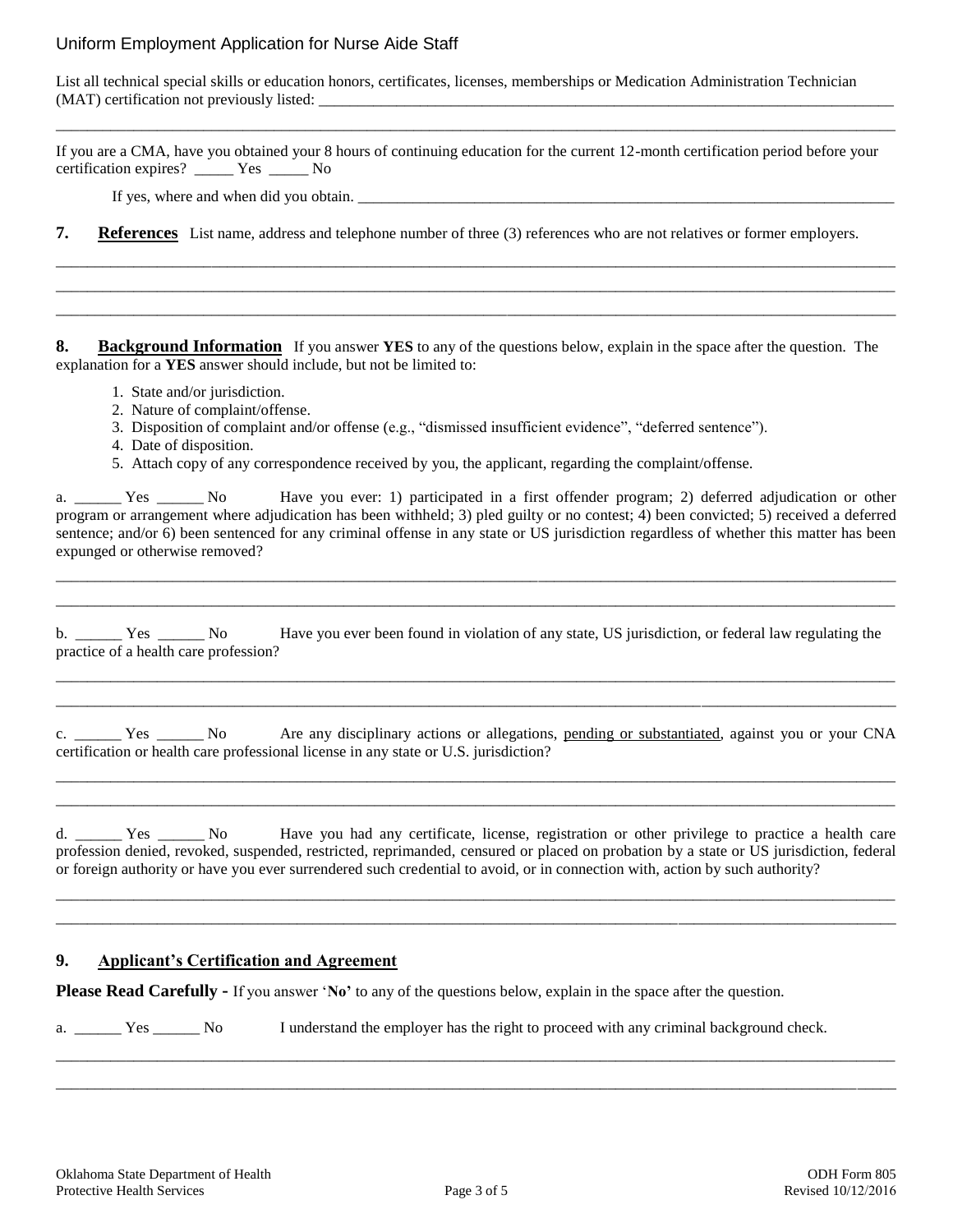#### Uniform Employment Application for Nurse Aide Staff

b. \_\_\_\_\_ Yes \_\_\_\_\_ No I understand as a part of the job selection process, I may be required to take a drug-screening test at the time of employment and if requested in accordance with the state and federal law at anytime during my employment. A test result that has been confirmed as positive will eliminate me from employment. If I refuse to sign this form and submit to drug testing, the employer will reject my application.

\_\_\_\_\_\_\_\_\_\_\_\_\_\_\_\_\_\_\_\_\_\_\_\_\_\_\_\_\_\_\_\_\_\_\_\_\_\_\_\_\_\_\_\_\_\_\_\_\_\_\_\_\_\_\_\_\_\_\_\_\_\_\_\_\_\_\_\_\_\_\_\_\_\_\_\_\_\_\_\_\_\_\_\_\_\_\_\_\_\_\_\_\_\_\_\_\_\_\_\_\_\_\_\_\_\_\_\_ \_\_\_\_\_\_\_\_\_\_\_\_\_\_\_\_\_\_\_\_\_\_\_\_\_\_\_\_\_\_\_\_\_\_\_\_\_\_\_\_\_\_\_\_\_\_\_\_\_\_\_\_\_\_\_\_\_\_\_\_\_\_\_\_\_\_\_\_\_\_\_\_\_\_\_\_\_\_\_\_\_\_\_\_\_\_\_\_\_\_\_\_\_\_\_\_\_\_\_\_\_\_\_\_\_\_\_\_

c. The Yes No I understand I may be required to have a physical examination and I hereby consent to take a physical examination and any future physical examinations as required by the employer.

\_\_\_\_\_\_\_\_\_\_\_\_\_\_\_\_\_\_\_\_\_\_\_\_\_\_\_\_\_\_\_\_\_\_\_\_\_\_\_\_\_\_\_\_\_\_\_\_\_\_\_\_\_\_\_\_\_\_\_\_\_\_\_\_\_\_\_\_\_\_\_\_\_\_\_\_\_\_\_\_\_\_\_\_\_\_\_\_\_\_\_\_\_\_\_\_\_\_\_\_\_\_\_\_\_\_\_\_ \_\_\_\_\_\_\_\_\_\_\_\_\_\_\_\_\_\_\_\_\_\_\_\_\_\_\_\_\_\_\_\_\_\_\_\_\_\_\_\_\_\_\_\_\_\_\_\_\_\_\_\_\_\_\_\_\_\_\_\_\_\_\_\_\_\_\_\_\_\_\_\_\_\_\_\_\_\_\_\_\_\_\_\_\_\_\_\_\_\_\_\_\_\_\_\_\_\_\_\_\_\_\_\_\_\_\_\_

d. \_\_\_\_\_\_ Yes \_\_\_\_\_\_ No I understand if I am hired I will be required to produce proof that I have a legal right to work in the U.S.A. in accordance with the IRCA of 1986.

\_\_\_\_\_\_\_\_\_\_\_\_\_\_\_\_\_\_\_\_\_\_\_\_\_\_\_\_\_\_\_\_\_\_\_\_\_\_\_\_\_\_\_\_\_\_\_\_\_\_\_\_\_\_\_\_\_\_\_\_\_\_\_\_\_\_\_\_\_\_\_\_\_\_\_\_\_\_\_\_\_\_\_\_\_\_\_\_\_\_\_\_\_\_\_\_\_\_\_\_\_\_\_\_\_\_\_\_ \_\_\_\_\_\_\_\_\_\_\_\_\_\_\_\_\_\_\_\_\_\_\_\_\_\_\_\_\_\_\_\_\_\_\_\_\_\_\_\_\_\_\_\_\_\_\_\_\_\_\_\_\_\_\_\_\_\_\_\_\_\_\_\_\_\_\_\_\_\_\_\_\_\_\_\_\_\_\_\_\_\_\_\_\_\_\_\_\_\_\_\_\_\_\_\_\_\_\_\_\_\_\_\_\_\_\_\_

\_\_\_\_\_\_\_\_\_\_\_\_\_\_\_\_\_\_\_\_\_\_\_\_\_\_\_\_\_\_\_\_\_\_\_\_\_\_\_\_\_\_\_\_\_\_\_\_\_\_\_\_\_\_\_\_\_\_\_\_\_\_\_\_\_\_\_\_\_\_\_\_\_\_\_\_\_\_\_\_\_\_\_\_\_\_\_\_\_\_\_\_\_\_\_\_\_\_\_\_\_\_\_\_\_\_\_\_ \_\_\_\_\_\_\_\_\_\_\_\_\_\_\_\_\_\_\_\_\_\_\_\_\_\_\_\_\_\_\_\_\_\_\_\_\_\_\_\_\_\_\_\_\_\_\_\_\_\_\_\_\_\_\_\_\_\_\_\_\_\_\_\_\_\_\_\_\_\_\_\_\_\_\_\_\_\_\_\_\_\_\_\_\_\_\_\_\_\_\_\_\_\_\_\_\_\_\_\_\_\_\_\_\_\_\_\_

e. \_\_\_\_\_\_ Yes \_\_\_\_\_\_ No I understand this form is not an employment contract.

#### **10. Previous CNA Training Complete this section only if you will require training.**

| Please complete the following if you have had CNA Training in the past for any of these categories: LTC, HH, ADC, RC, or DDDC. |                     |                   |                 |  |  |  |
|--------------------------------------------------------------------------------------------------------------------------------|---------------------|-------------------|-----------------|--|--|--|
| Category                                                                                                                       | <b>Program Name</b> | <b>Start Date</b> | <b>End Date</b> |  |  |  |
| Category                                                                                                                       | <b>Program Name</b> | <b>Start Date</b> | <b>End Date</b> |  |  |  |
| Category                                                                                                                       | <b>Program Name</b> | <b>Start Date</b> | <b>End Date</b> |  |  |  |

#### **11. Important Information for the Job Applicant**

It is unlawful for any person to provide false information regarding a criminal conviction on this uniform employment application for nurse aides. Providing false information regarding a criminal conviction is a misdemeanor under Title 63 of the Oklahoma Statutes, Section 1-1950.4a. Providing false information about a criminal conviction on this application is punishable by a fine not to exceed Five Hundred Dollars (\$500.00), by imprisonment in the county jail for a term of not more than one (1) year, or by both such fine and imprisonment.

#### **\* \* \* NOTICE \* \* \***

**I UNDERSTAND PROVIDING FALSE OR MISLEADING INFORMATION TO A TRAINING PROGRAM, A FACILITY, OR THE DEPARTMENT IS GROUNDS FOR DENIAL, SUSPENSION, WITHDRAWAL, AND/OR NONRENEWAL OF CERTIFICATION. I ALSO UNDERSTAND PROVIDING FALSE INFORMATION OR OMISSION OF FACTS MAY DISQUALIFY ME FROM EMPLOYMENT AND MAY CAUSE TERMINATION IF DISCOVERED AT A LATER DATE.** 

#### **INITIAL HERE**

**I certify I have read and completed this application and that the information I have provided on this application is true and complete.** 

\_\_\_\_\_\_\_\_\_\_\_\_\_\_\_\_\_\_\_\_\_\_\_\_\_\_\_\_\_\_\_\_\_\_\_\_\_\_\_\_\_\_\_\_\_\_\_\_\_\_\_\_ \_\_\_\_\_\_\_\_\_\_\_\_\_\_\_\_\_\_\_\_\_\_\_\_\_\_\_\_

**Signature of Applicant Contract Contract Contract Contract Contract Contract Contract Contract Contract Contract Contract Contract Contract Contract Contract Contract Contract Contract Contract Contract Contract Contract**